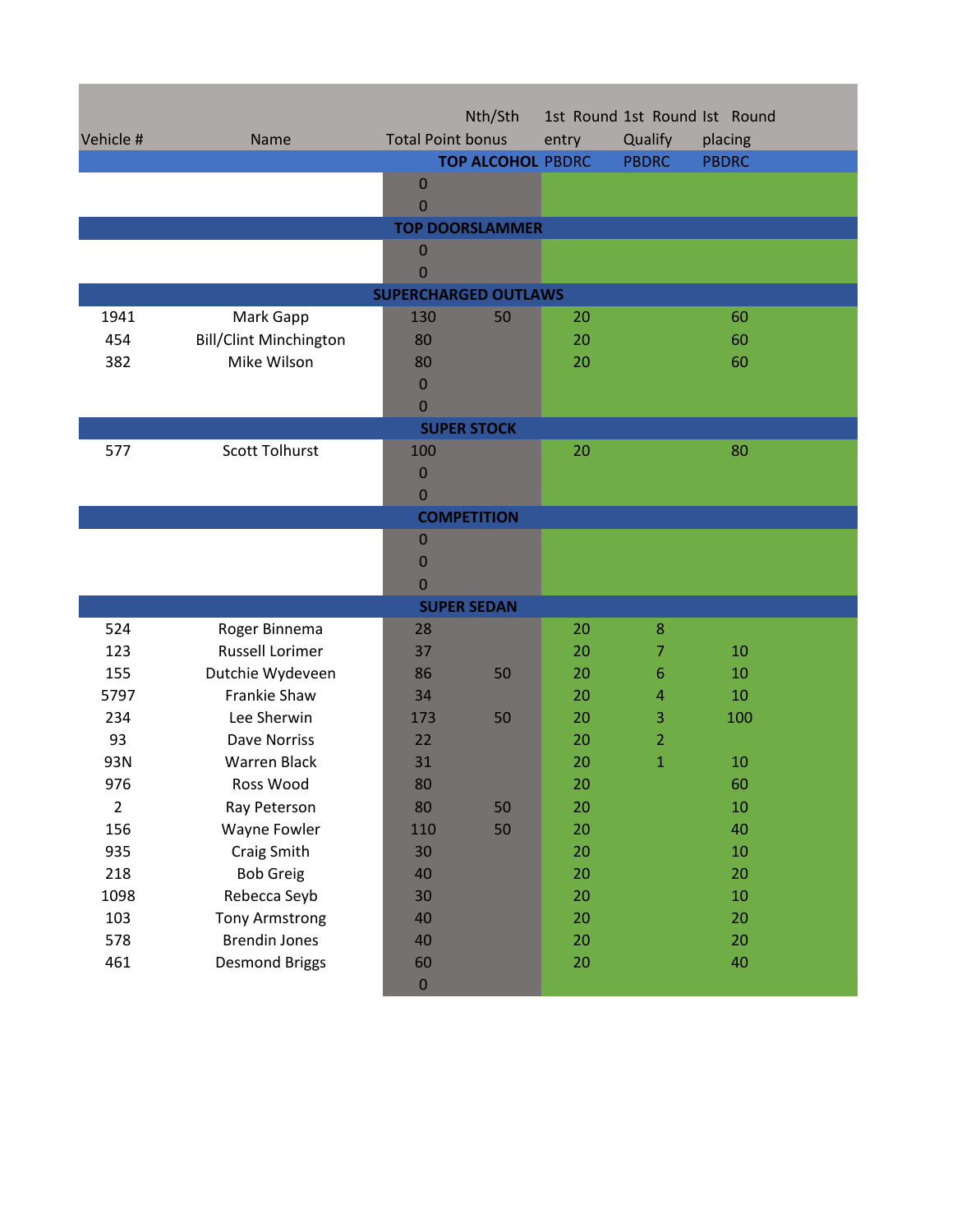| <b>MODIFIED</b>               |  |                     |    |    |                |     |  |  |
|-------------------------------|--|---------------------|----|----|----------------|-----|--|--|
| 83<br>Stu Minchington         |  | 128                 |    | 20 | 8              | 100 |  |  |
| 722<br><b>Tony Latta</b>      |  | 67                  |    | 20 | 7              | 40  |  |  |
| 1394<br>Murray Dawson         |  | 86                  |    | 20 | 6              | 60  |  |  |
| Reuben Beaumont<br>885        |  | 75                  | 50 | 20 | 5              |     |  |  |
| 818<br><b>Preston Brunell</b> |  | 104                 |    | 20 | 4              | 80  |  |  |
| <b>Greg Campbell</b><br>198   |  | 63                  |    | 20 | 3              | 40  |  |  |
|                               |  | $\mathbf{0}$        |    |    |                |     |  |  |
| <b>COMP BIKE</b>              |  |                     |    |    |                |     |  |  |
| Phil Nunn<br>61               |  | 88                  |    | 20 | 8              | 60  |  |  |
| Colin Johnson<br>45           |  | 177                 | 50 | 20 | 7              | 100 |  |  |
| 1339<br><b>Tory Appleton</b>  |  | 86                  |    | 20 | 6              | 60  |  |  |
| <b>Mike Trainor</b><br>452    |  | 105                 |    | 20 | 5              | 80  |  |  |
|                               |  | $\overline{0}$      |    |    |                |     |  |  |
| <b>MODIFIED BIKE</b>          |  |                     |    |    |                |     |  |  |
| 45<br>Colin Johnson           |  | 178                 | 50 | 20 | 8              | 100 |  |  |
| 438<br>Shannon Askew          |  | 117                 | 50 | 20 | 7              | 40  |  |  |
| 300<br>Dean Piper             |  | 86                  |    | 20 | 6              | 60  |  |  |
| 96<br>Shannon Webb            |  | 45                  |    | 20 | 5              | 20  |  |  |
| Alan Thoresen<br>777          |  | 94                  | 50 | 20 | $\overline{4}$ | 20  |  |  |
| 228<br>Steve van Pelt         |  | 103                 |    | 20 | 3              | 80  |  |  |
| Graham Sorenson<br>1239       |  | 62                  |    | 20 | $\overline{2}$ | 40  |  |  |
| 111<br>Alex Paterson          |  | 41                  |    | 20 | $\mathbf{1}$   | 20  |  |  |
| Cole Scammell<br>112          |  | 40                  |    | 20 |                | 20  |  |  |
| 47<br>Warren Wilson           |  | 40                  |    | 20 |                | 20  |  |  |
|                               |  | $\mathbf 0$         |    |    |                |     |  |  |
|                               |  | <b>SUPER STREET</b> |    |    |                |     |  |  |
| 108<br>Daniel McTeigue        |  | 48                  |    | 20 | 8              | 20  |  |  |
| <b>Rex Ford</b><br>1830       |  | 67                  |    | 20 | 7              | 40  |  |  |
| 11<br>Ian MacNeil             |  | 86                  |    | 20 | 6              | 60  |  |  |
| 112<br><b>Grant Emett</b>     |  | 45                  |    | 20 | 5              | 20  |  |  |
| 504<br>Wayne Lawton           |  | 64                  |    | 20 | 4              | 40  |  |  |
| 106<br>Morgan Bothwell        |  | 123                 |    | 20 | 3              | 100 |  |  |
| Chris Sherwin<br>299          |  | 102                 |    | 20 | $\overline{2}$ | 80  |  |  |
| 934<br>Alec Diver             |  | 41                  |    | 20 | $\mathbf{1}$   | 20  |  |  |
| 612<br>Damian Berg            |  | 30                  |    | 20 |                | 10  |  |  |
| 110<br>Vince Vadergoes        |  | 30                  |    | 20 |                | 10  |  |  |
| <b>Geoff Dell</b><br>613      |  | 30                  |    | 20 |                | 10  |  |  |
| David Christian<br>9085       |  | 30                  |    | 20 |                | 10  |  |  |
| 616<br><b>Bex Betman</b>      |  | 30                  |    | 20 |                | 10  |  |  |
| 605<br>John McTeigue          |  | 30                  |    | 20 |                | 10  |  |  |
| 100<br><b>Steve Henery</b>    |  | 30                  |    | 20 |                | 10  |  |  |
| <b>Jared Donald</b><br>572    |  | 30                  |    | 20 |                | 10  |  |  |
| 800<br><b>Grant Lindsay</b>   |  | 40                  |    | 20 |                | 20  |  |  |
|                               |  | $\pmb{0}$           |    |    |                |     |  |  |